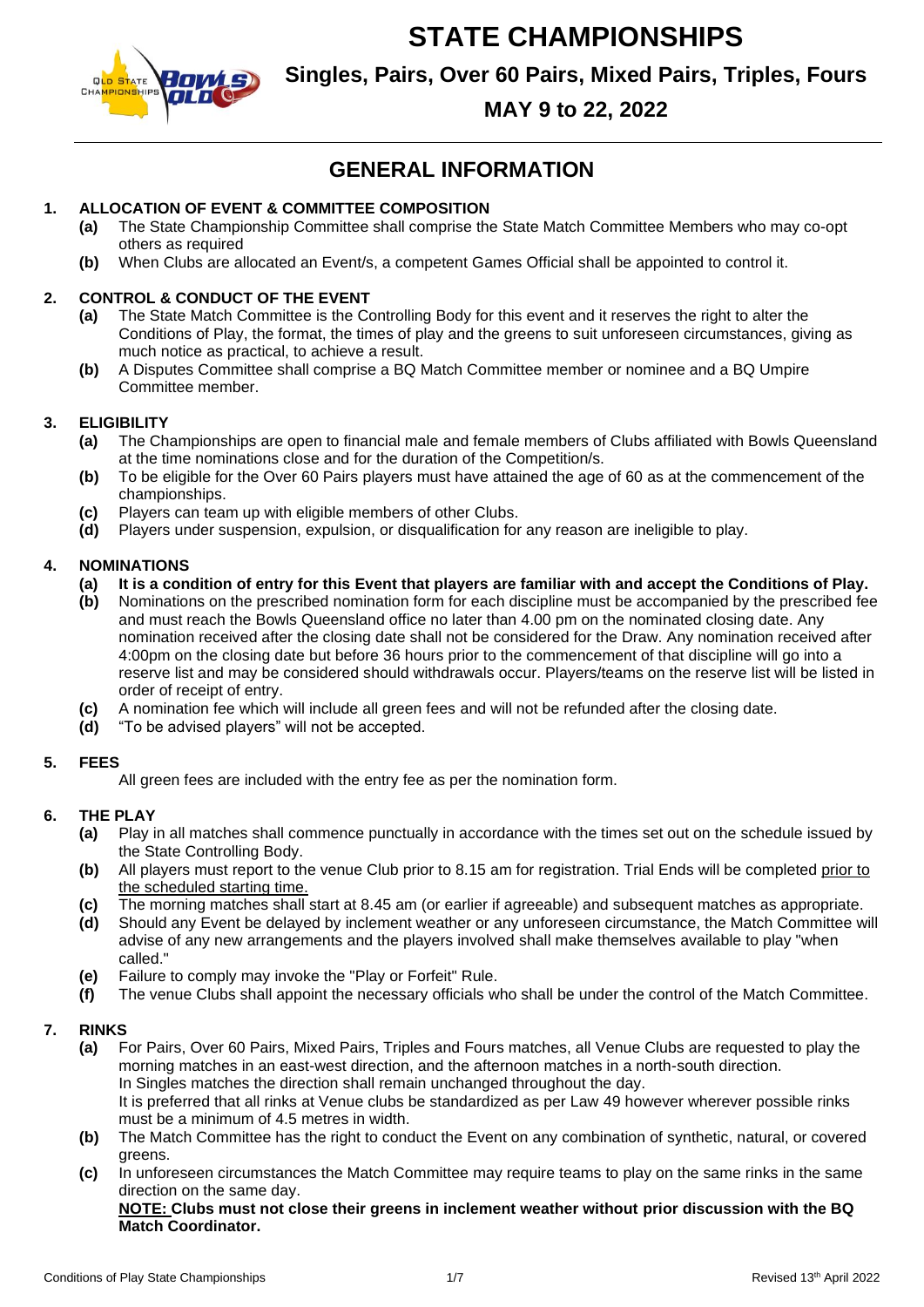

**Singles, Pairs, Over 60 Pairs, Mixed Pairs, Triples, Fours**

## **MAY 9 to 22, 2022**

#### **8. PRIZE MONEY**

As determined by the Board.

#### **9. TROPHIES**

#### **(a) Men:**

Winners, runners-up and third place-getters will receive suitably inscribed medallions in addition to The Bowls Queensland Perpetual Cup for the winner of the Singles, The Gordon Baker Perpetual Shield for the winners of the Open Pairs, The Des O'Neill Perpetual Shield for the winners of the Triples, The Cedric Netscher Perpetual Shield for the winners of the Fours and The Stewart – Aitken Perpetual Shield for the winners of the Over 60 Pairs.

#### **(b) Women:**

Winners, runners-up and third place-getters will receive suitably inscribed medallions in addition to The Bowls Queensland Trophy for the winner of the Singles, The Bowls Queensland Shield for the winners of the Pairs, The Ladies' Section Committee Perpetual Shield for the winners of the Triples, and The Bowls Queensland Shield for the winners of the Fours.

#### **Note: All trophies will be returned to Bowls Queensland after the presentation. All players who are to be in a presentation must be dressed on their playing attire at the presentations or risk forfeiting any prize money or trophy.**

#### **10. MEALS**

Meals will be available at the player's cost at each venue Club and must be ordered and paid for prior to the commencement of play. Where two (2) or more rounds are played on any day, lunch will be taken as required.

## **CONDITIONS OF PLAY**

#### **1. THE COMPETITIONS**

- **(a)** The Competitions shall be known as the Bowls Queensland Men's & Women's State Championships.
- **(b)** All matches shall be conducted strictly in accordance with the "Laws of the Sport of Bowls" Crystal Mark Edition 3.2 with Domestic Regulations for Australia, Bowls Australia Policies, Bowls Queensland By-laws, and these Conditions of Play.
- **(c)** All Events shall be subject to an Open Draw.
- **(d)** The disciplines shall be Singles, Pairs, Over 60 Pairs, Mixed Pairs, Triples and Fours and shall be played concurrently. Players may only enter one of the Pairs disciplines, either the Pairs or the Over 60 Pairs and if defeated in the Over 60 Pairs, shall not be eligible to act as a substitute in the Pairs. All players may enter the Mixed Pairs event.
- **(e)** Triples shall be Two Bowls in traditional format.
- **(f)** All disciplines except Singles shall commence wherever possible as sectional play of four (4) teams per section to obtain section winners who will then continue on a knockout basis until a winner is obtained. Singles shall be played wherever possible in sections of three.

#### **2. TRIAL ENDS**

- **(a)** Trial ends shall be under the control of the State Controlling Body. Trial ends may be allowed as per Law 5.1 if time permits, (one trial end up and back).
- **(b)** In the event of a player or team receiving a bye and not playing in the first match of the day, then they may be entitled to one (1) trial end as above, provided the player or team has not practiced during the time prior to their first game of the day.
- **(c)** Practice shall cease one (1) hour prior to the scheduled starting time on the day of play.
- **(d)** Trial Ends before the Final in each event shall be at the discretion of the Match Committee.

#### **3. PLAYING SCHEDULES**

#### **Sectional Play**

#### **(a) Triples**

- **(i) Timetable**
	- Round 1: 8.45 am 10.45 am
	- Round 2: 11.00 am 1.00 pm Lunch: 1.00 pm 1.30pm
		- Round 3: 1.30 pm 3.30 pm
- **(ii) Order of Play** Round 1: 1 v 2 3 v 4 Round 2: 1 v 3 2 v 4 Round 3: 1 v 4 2 v 3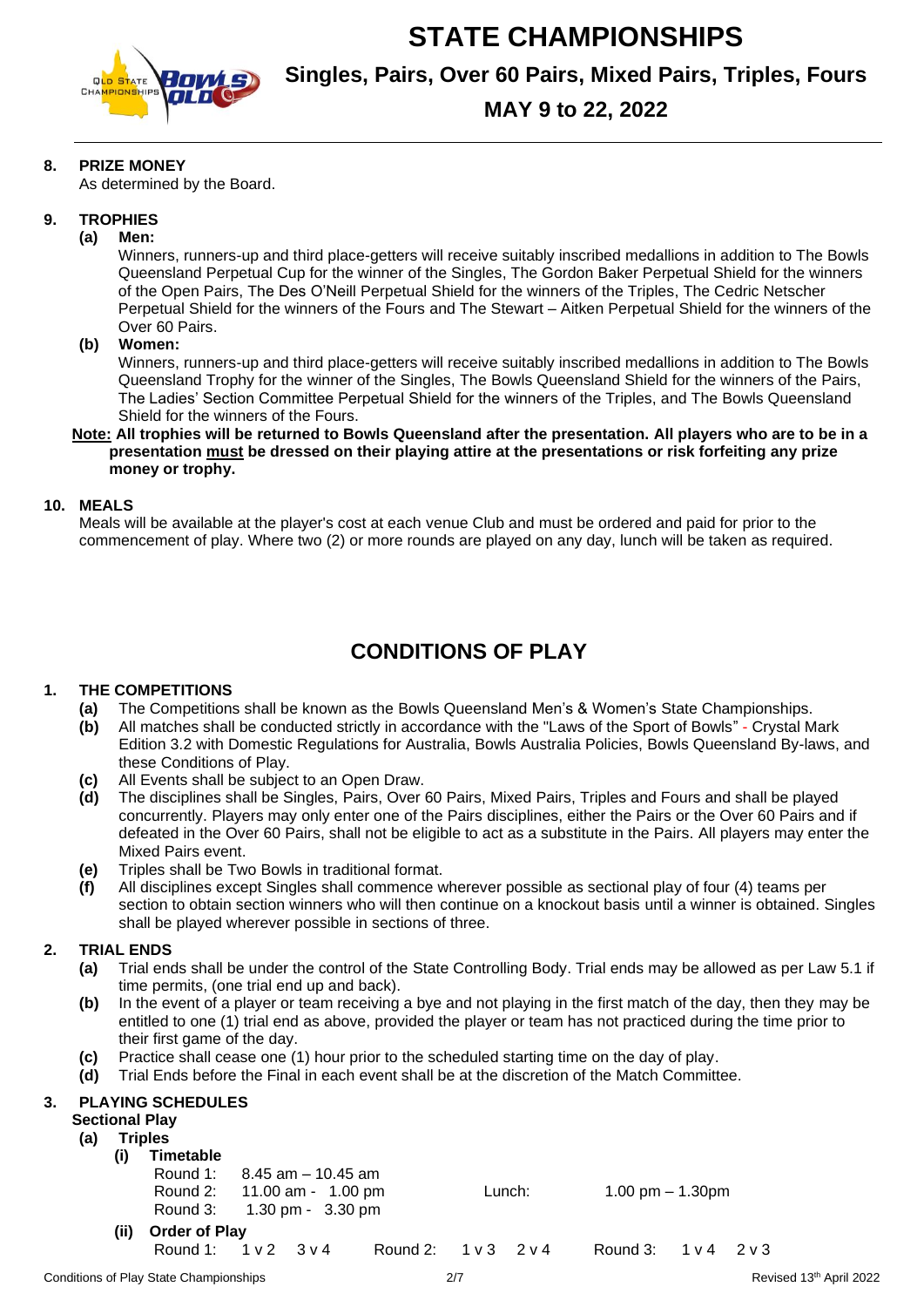

### **Singles, Pairs, Over 60 Pairs, Mixed Pairs, Triples, Fours**

## **MAY 9 to 22, 2022**

| (b) | (i)  | Timetable<br>Round 3:                                      | Pairs, Over 60 Pairs, Mixed Pairs & Fours<br>Round 1: $8.45$ am - 11.15 am<br>Round 2: 11.45 am - 2.15 pm<br>$2.30 \text{ pm} - 5.00 \text{ pm}$ |                                | Lunch: |        | 11.15 am - 11.45 pm<br>Afternoon Tea: 2.15 pm - 2.30 pm |                                |
|-----|------|------------------------------------------------------------|--------------------------------------------------------------------------------------------------------------------------------------------------|--------------------------------|--------|--------|---------------------------------------------------------|--------------------------------|
|     | (ii) | <b>Order of Play</b><br>Round 1:                           | $1 \vee 2$ $3 \vee 4$                                                                                                                            | Round 2: $1 \vee 3$ 2 $\vee 4$ |        |        |                                                         | Round 3: $1 \vee 4$ 2 $\vee 3$ |
| (c) | (i)  | <b>Singles</b><br><b>Timetable</b><br>Round 1:<br>Round 3: | 8.45 am – 11.15 am<br>Round 2: 11.45 am - 2.15 pm<br>$2.30 \text{ pm} - 5.00 \text{ pm}$                                                         |                                |        | Lunch: | Afternoon Tea: 2.15 pm - 2.30 pm                        | 11.15 am $-$ 11.45pm           |
| (d) |      | Order of play for singles (sections of 3)                  |                                                                                                                                                  |                                |        |        |                                                         |                                |

- **Round 1: 1 vs 2 Marker is no 3**
	- **Round 2: Loser of Round 1 vs no 3, Marker- Winner of Round 1 Round 3: Winner of Round 1 vs no 3, Marker- non player**

#### **(e) Pairs, Over 60s Pairs, Mixed Pairs, Triples Fours**

In the case of sections of three (3) teams in the above disciplines then the following shall apply, Team 4 will always be the Bye and the play will be as usual, **Round 1** - 1 v 2, 3 Bye, **Round 2** - loser of round 1 v 3, **Round 3** - winner round 1 v 3.

#### **All Post Sectional**

To be played as soon as rinks and players become available if time permits.

**NOTE: If the end is made dead after the bell then that end shall be replayed and if that end is made dead then the jack will be re-spotted on the Tee as per Law 56.5.3.**

#### **4. DURATION OF PLAY**

Depending on byes and the Draw, players could be required to play three (3) or four (4) rounds on a given day depending on opponents and rink availability.

- **(a) Triples (two bowls)**
	- **(i) Sectional**

Teams shall play eighteen (18) ends with a two (2) hour time limit, two bowls per player.

**(ii) Post Sectional** 

Duration of matches will be twenty one (21) ends with a two (2) hour twenty (20) minute time limit. Quarter-finals will be twenty five (25) ends with a two (2) hour thirty (30) minute time limit. Semi Finals and Finals will be twenty five (25) ends with no time limit.

**NOTE**: First round of Post sectional will be played at the completion of sectional play.

#### **(b) Pairs, Over 60 Pairs, Mixed Pairs & Fours**

**(i) Sectional**

Teams shall play eighteen (18) ends with a two (2) hour thirty (30) minute time limit.

**(ii) Post Sectional** 

Duration of matches will be eighteen (18) ends with a two (2) hour thirty (30) minute time limit up to and including the Round of 16. The Quarter-finals shall be twenty-one ends with a three (3) hour thirty (30) minutes time limit. The Semi-finals and Finals shall be twenty-one (21) ends with no time limit.

#### **(c) Singles**

### **(i) Sectional**

Singles matches shall be twenty-one (21) shots up for sectional play with two (2) hour thirty (30) minute time limit.

#### **(ii) Post Sectional**

Round 1 Post Sectional shall be twenty-one (21) shots up with a two (2) hour thirty (30) minute time limit. All other Post Sectional rounds shall be twenty-one (21) shots up with a three (3) hour time limit. Quarter finals 21 shots up three (3) hour time limit. Semi-finals and finals shall be 25 shots up, no time limit

#### **5. UNCOMPLETED MATCH**

#### **(a) Sectional**

- **(i) In Singles-** If a match is not completed because of inclement weather, bad light or any other justifiable cause, fourteen (14) shots up will constitute a match
- **(ii) In Triples -** If a match is not completed because of inclement weather, bad light or any other justifiable cause, then twelve (12) ends shall constitute a match.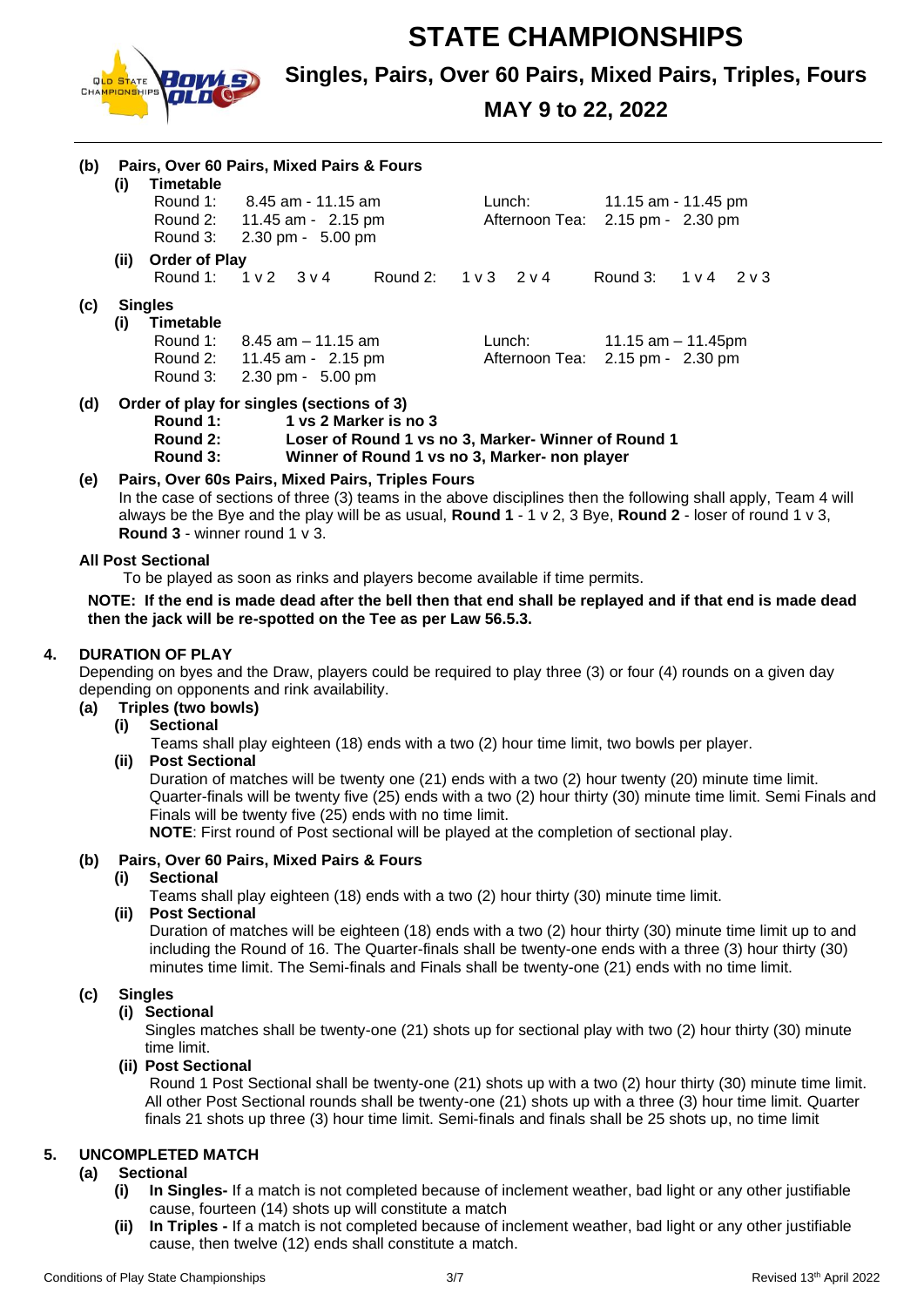

## **Singles, Pairs, Over 60 Pairs, Mixed Pairs, Triples, Fours**

## **MAY 9 to 22, 2022**

- **(iii)** The completion or two (2) Rounds in sectional play shall constitute the completion of the sectional competition
- **(iv) In Pairs, Over 60 Pairs, Mixed Pairs & Fours**  If a match is not completed because of inclement weather, bad light or any other justifiable cause, then twelve (12) ends shall constitute a match.
- **(v)** The completion of two (2) Rounds in sectional play shall constitute the completion of the sectional competition.

#### **(b) Post Sectional**

- **(i) In Triples:** If a match prior to the quarter final is not completed because of inclement weather, bad light or any other justifiable cause, then twelve (12) ends shall constitute a match
- **(ii) In Pairs, Over 60 Pairs, Mixed Pairs & Fours -** If a match up to and including the Round of 16 is not completed because of inclement weather, bad light or any other justifiable cause, then twelve (12) ends shall constitute a match.

In Quarter-finals, Semi-finals and Finals fourteen (14) ends shall constitute a match.

#### **(c) Singles**

Round 1 Post Sectional shall be fourteen (14) shots constituting a match. In all other games eighteen (18) shots up shall constitute a match. Extra shots do not count.

#### **(d) Resumption of Match**

If under the provisions of Law 32 a game is stopped and is not to be resumed on the same day the scorecard/s shall be ruled off and signed by the Games Controller and given to the Skips/Singles players to be taken (where applicable) to the new venue Club/s who are to be advised. The match/s shall resume with the score as it was when the match/s were stopped.

#### **6. SCORING IN SINGLES, PAIRS, OVER 60 PAIRS, MIXED PAIRS, TRIPLES and FOURS SECTIONAL PLAY (a) Completed Match**

- **(i)** The player/team scoring the highest number of shots in each match at the end of play, shall be the winner.
- **(ii)** Two (2) match points shall be awarded for each such win and one (1) point for a tie.
- **(iii)** Match points shall be recorded together with shots for and against and also the margin.

#### **(b) Uncompleted Match**

- **(i)** A match with twelve (12), ends or more two (2) points for a win, plus margin. The opponent nil (0) points, minus margin. One (1) point for a tie, nil (0) margin.
- **(ii)** Less than twelve (12) ends one (1) point each, nil (0) margin.
- **(iii)** Singles Eighteen (18) Shots up

#### **7. DETERMINING SECTIONAL WINNERS FOR SINGLES, PAIRS, OVER 60 PAIRS, MIXED PAIRS, TRIPLES & FOURS**

- **(a)** The player/team scoring highest number of **match points** shall be declared the winner.
- **(b)** In the event of two (2) or more players/teams scoring an equal number of match points, the player/team with the highest difference between "total shots for" and "total shots against" **(margin)**, shall be the winner.
- **(c)** If there is still equality, the "total shots against" each player/team shall be divided into the "total shots for" each team. The player/team with the **highest result** shall be declared the winner.

#### **8. BYES IN SECTIONAL PLAY**

These affect all players/teams in a section equally and no score need be recorded when a player/team receives a bye.

#### **9. SCORING IN SINGLES, PAIRS, OVER 60 PAIRS, MIXED PAIRS, TRIPLES & FOURS POST SECTION PLAY**

Section winners shall play off on a knockout basis in accordance with the Draw and the appropriate number of ends/ shots as specified, with the number of shots for and against being recorded.

#### **10. PLAYER MOVEMENTS DURING PLAY**

**Note: Players will only be allowed to walk up to the head as follows:**

#### **(a) Singles**

The opponents: after delivery of their third and fourth bowls.

**(a) Pairs**

The Leads: may be called to the head after delivery of their third and fourth bowls. The Skips: after delivery of their second, third and fourth bowls.

#### **(c) Triples (Two Bowls)**

The Leads: after delivery of their second bowl. The Seconds: after delivery of their second bowl. The Skips: after delivery of each bowl of their bowls.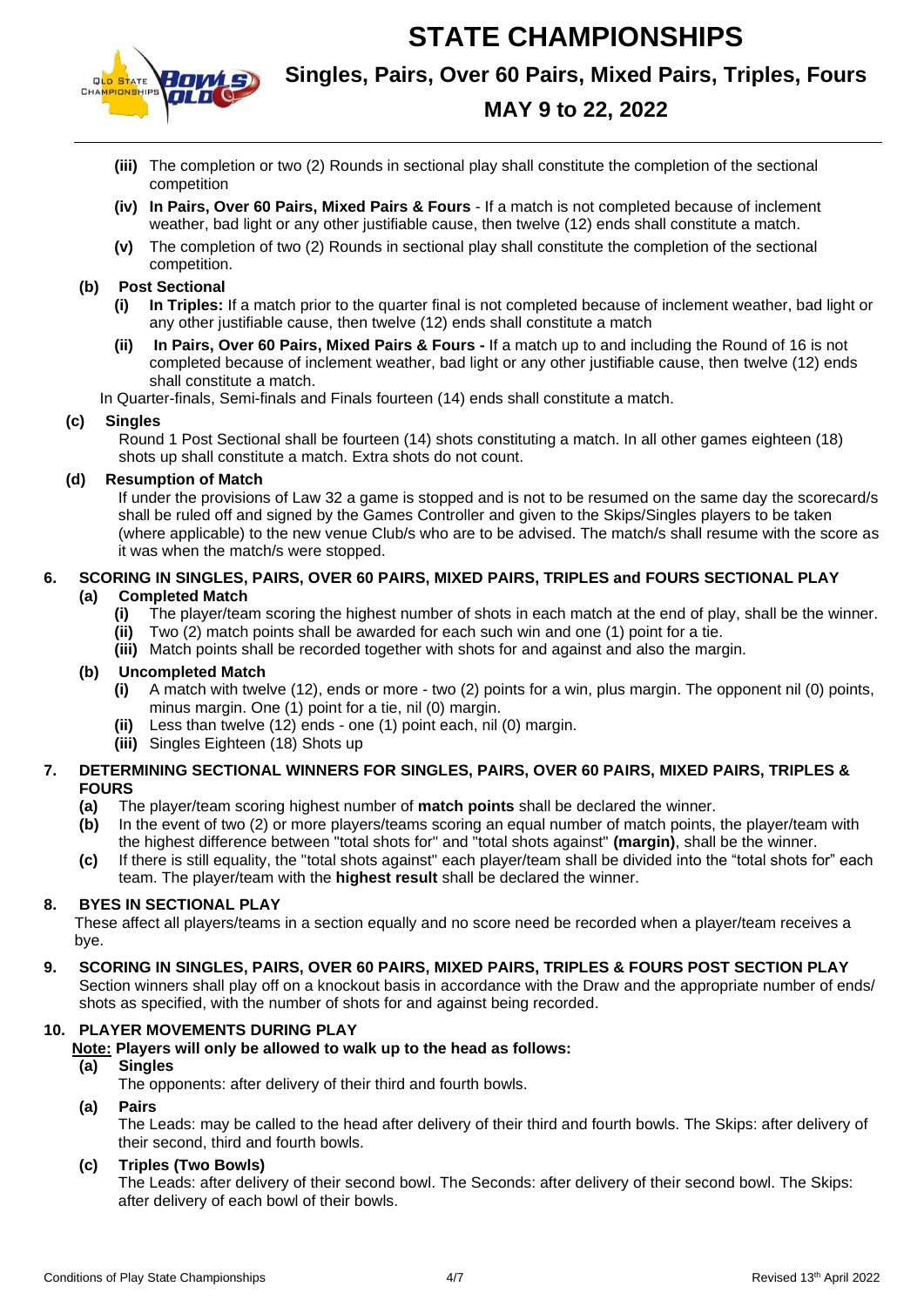



## **Singles, Pairs, Over 60 Pairs, Mixed Pairs, Triples, Fours**

## **MAY 9 to 22, 2022**

#### **(d) Fours**

The Leads: after the second player in their team has delivered their second bowl. The Seconds: after delivery of their second bowl. The Thirds: after delivery of their second bowl. The Skips: after delivery of each of their bowls.

Restricting the movements of players does not prohibit a player being called to the head by the Skip, however care should be taken not to delay play.

#### **(e) Position of Players**

**Players, excluding Skips, are not permitted to remain at the head whilst their opposite number is delivering their bowl. Any Skip remaining at the head end shall retire behind the head. Skips must return to the mat as soon as their opponent's bowl has come to rest***.*

**(f) Delaying play. As per Appendix A5 the following shall apply.**

If the umpire, either by their own observation or on appeal from one of the Skips or the opponents in Singles, decides that a player is playing in an unsportsmanlike manner by deliberately delaying play:

- On the first occasion the umpire will warn the player/team;
- If the player/team commits the same offence a second time the end will be regarded as completed and the opponent/s of the offender/s will score as many shots as there are bowls in use by such opponent/s; and
- If the player offends the third time the game will be forfeited to the opponent/s.

#### **11. POSITION OF PLAYERS WHEN NOT PLAYING**

- **(a)** Players at the mat end not delivering a bowl should stand a minimum of one (1) metre behind the mat.
- **(b)** Players at the head end of the rink and who are not controlling play must stand behind the jack if they are members of the team which is in possession of the rink.
- **(c)** Players at the head end of the rink should stand behind the jack if they are members of the team which is not in possession of the rink, or on the surrounds of the green if the jack is behind the two metre mark or in the ditch, or
- **(d)** Well clear of the head if it is not possible to stand on the surrounds.
- **(e)** At the start of each end only the Skip or his Deputy will be at the head

#### **12. WITHDRAWALS & FORFEITS**

#### **(a) Singles, Pairs, Over 60 Pairs, Mixed Pairs, Triples and Fours Withdrawals**

- **(i)** If a player/team withdraws before the start of play, this will be treated as a bye and no score need be recorded as all players/teams will be equally affected.
- **(ii)** Entrants who find withdrawal unavoidable, are required to notify the Match Committee as soon as possible.

#### **Forfeits**

- **(i)** Should a forfeit occur during sectional play, the remaining players/teams shall be credited with two (2) points for the win and a shots margin equal to the average of net shots margins recorded in all matches played in that round in that section. Fractions shall not count.
- **(ii)** Players/teams that forfeit the last round of sectional play in any discipline, shall be disqualified from winning the section if a player/team has scored equal highest points with any other team in that section.
- **(iii)** Should a player in a Singles match fail to arrive within fifteen (15) minutes of the scheduled starting time the opponent shall be awarded the match.
- **(iv)** Should both Singles players, or both teams, fail to arrive within fifteen (15) minutes of the scheduled starting time, then both players/teams shall forfeit the right to continue.
- **(v)** Any player/team that withdraws from or is forfeited from a match and fails to give a satisfactory explanation, may be denied the right to play in any Bowls Queensland fixture/competition for the ensuing twelve (12) months and/or be liable to a **two hundred dollar (\$200**) fine per player for non-appearance.

#### **13. SUBSTITUTES / REPLACEMENT PLAYERS**

**(a)** Eligible substitutes and replacement players are permitted throughout the Competitions as per DR 2.3. **Note: The Controlling Body and Umpire must be advised in every circumstance.** 

#### **14. DISQUALIFICATION**

#### **Should there be a Challenge to Bowls under Law 52.4 during Sectional, Post Sectional, and Knockout play a player may play with another set of Legal bowls until the result of the test is known.**

**(a)** If there is a Challenge to Bowls in the final the result of that final shall not be declared until the outcome of the Bowls challenge is known.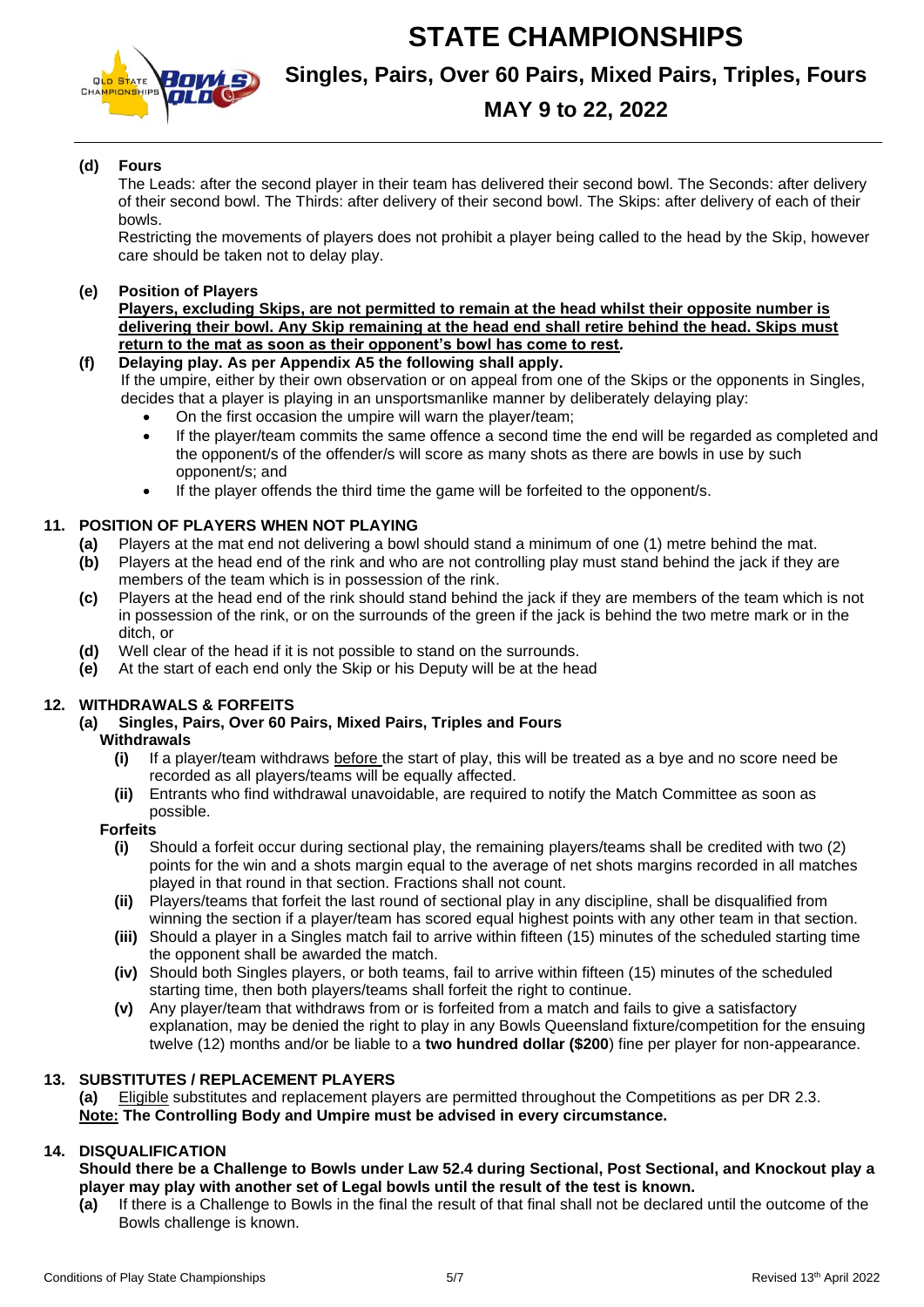

# **Singles, Pairs, Over 60 Pairs, Mixed Pairs, Triples, Fours**

## **MAY 9 to 22, 2022**

**(b)** If a team or player is disqualified for any reason, the team or player LAST DEFEATED by the disqualified team or player shall take their place.

#### **15. ARTIFICIAL DEVICES**

Any player using an Artificial Device for the delivery of a bowl in a State Event must, once the player has commenced using the device in a game, use the device for the remainder of the game. The jack may be rolled at any time either by hand or with the device. A challenge on appeal to an umpire regarding a bowlers arm may occur before trial ends or up to 10 minutes after a game as similar to Laws 52.4.3 and 52.4.4.2. Any player found using a non-approved bowling arm will be listed as a defaulting player under Law C2 and will lose the game as per Law C10.

#### **16. SCORECARDS**

After having completed the front and back of both cards, the cards must be signed and the time recorded immediately the match is completed, by the skips in pairs and triples and by the seconds in fours (DR3.2). This signifies agreement of score and completion of the match. Once the cards are signed the cards shall not be altered and shall be handed in to a Match Official. From the Quarter finals on, all scorecards shall be handed to a Bowls Queensland Match Committee member or a representative. If during the game, or at the conclusion of the game before the cards are signed, a mistake is discovered and the opponents cannot agree, then the umpire is called and if no resolution is found, the end where the mistake occurred shall be declared a nil score end (tied end), and the cards adjusted accordingly.

In a Singles match, there is only one official scorecard and that is the one kept by the marker. The front, back and total is to be completed on both sides of the card and after checking it must be signed and the finish time recorded immediately the match is completed by the opponents and the marker. Once the card is signed the scores shall not be altered and the cards shall be handed to the Match official as above.

#### **17. TEMPORARY MARKINGS (DECALS)**

Where temporary bowls markings (decals) are used, it is preferred that all players and teams only use large and small rings or centre dots on each side of their bowls, however all bowls in a team event must be marked identically.

#### **18. COACHING DURING MATCH**

Players who intend to receive coaching during a match, must inform the Match Committee and Umpire of the Coach's name as soon as possible prior to the first match commencing but not less than 30 mins prior to the start of the competition. There shall only be one coach per team or player and that coach cannot be changed for each match.

**Please Note**: Any person wishing to coach in this event must hold Bowls Australia coaching accreditation and must show it when registering.

#### **19. ELECTRONIC COMMUNICATION DEVICES**

**All** electronic communication devices located within six (6) metres of the green whilst a match is in progress **SHALL BE SWITCHED OFF**. These include mobile phones, pagers, ipads, ipods, radios etc. Special dispensation may be given to "on call" emergency personnel by the Controlling Body after consultation.

#### **20. SOCIAL MEDIA**

To assist in ensuring that interactions between players and officials are harmonious the following will be included in the Conditions of Play as permitted by Appendix A.1.4.15. Code of Conduct and Disciplinary Procedures.

**(a)** "No player shall use Social Media to make derogatory comments about Bowls Queensland, any official, the event or any other player for the duration of the competition. Any infringement of this Condition shall render the offender liable to disqualification from the event".

#### **21. EXTREME WEATHER POLICY**

All Bowls Queensland events are conducted under the Bowls Queensland Extreme Weather Policy. All players and officials should make themselves aware of the requirements of this Policy.

#### **22. SMOKING REGULATIONS**

- **(a)** Did you know from September 1, 2016, smoking has been banned within 10m of any viewing or playing areas if there are Under-18s playing, whether in an event specifically for juniors or in an Open event which may include juniors.
- **(b)** The Smoking Regulations also applies to training and practice sessions, breaks and intervals. The regulations apply, "Anywhere there are Under 18s taking part in a sporting event, and this includes the sport of lawn bowls".
- **(c)** The new legislation is aimed at protecting children and young adults from environmental tobacco smoke and is also intended to make smoking less visible and discourage young people from taking up smoking.

See<https://www.health.qld.gov.au/public-health/topics/atod/tobacco-laws/default.asp>

**Please note:** Acting on advice received the forgoing also includes vaping.